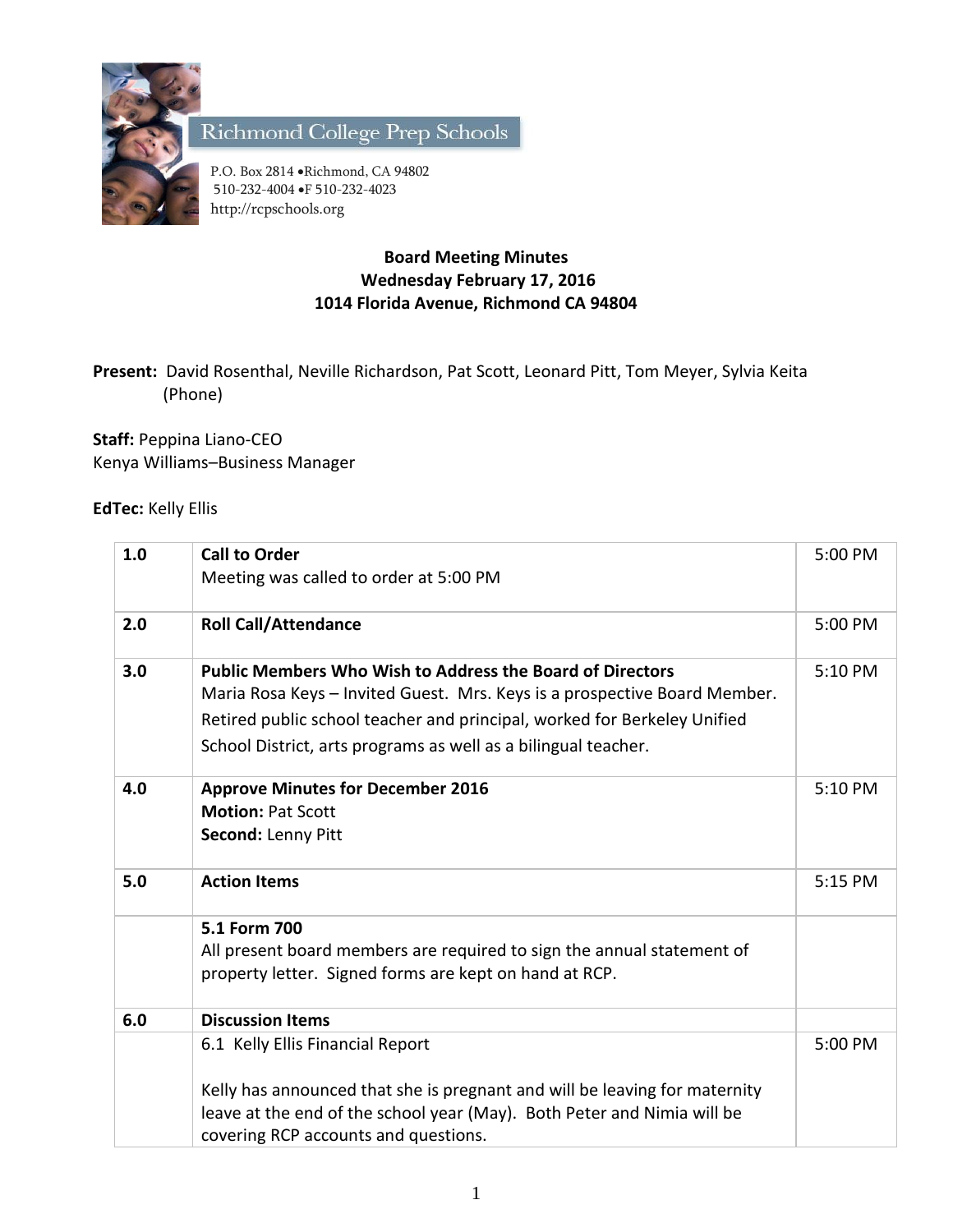| Review of attached Financial Board Report.<br>Board members request a comparison of staff and benefits expenses<br>$\bullet$<br>compared to similar Charter Schools                                                                                                                                                                                                                                                                                                                                                                                                                                                                                                                                                                                                                                                                                                                                                                          |         |
|----------------------------------------------------------------------------------------------------------------------------------------------------------------------------------------------------------------------------------------------------------------------------------------------------------------------------------------------------------------------------------------------------------------------------------------------------------------------------------------------------------------------------------------------------------------------------------------------------------------------------------------------------------------------------------------------------------------------------------------------------------------------------------------------------------------------------------------------------------------------------------------------------------------------------------------------|---------|
| 2017-18 budget<br>June deferrals are pushing payments until July 2017                                                                                                                                                                                                                                                                                                                                                                                                                                                                                                                                                                                                                                                                                                                                                                                                                                                                        |         |
| David: Peppina and David met with Andrew Butt regarding the<br>property against the new fence (behind garden) for 4 classrooms.<br>Quotes have been received for \$500K. RCP is proposing to use<br>current spaces such as storage, jui jitsu, staff room, etc. Proposal<br>from Andrew is expected 3/8/17                                                                                                                                                                                                                                                                                                                                                                                                                                                                                                                                                                                                                                   | 5:30 PM |
| School still in need of a multi purpose room for school activities.<br>Board will ultimately decide on what to do with the space.                                                                                                                                                                                                                                                                                                                                                                                                                                                                                                                                                                                                                                                                                                                                                                                                            |         |
| 7/8 grade will need to change classrooms and Special Education<br>services. The district may have 2 classrooms available.                                                                                                                                                                                                                                                                                                                                                                                                                                                                                                                                                                                                                                                                                                                                                                                                                    |         |
| Superintendent set up a meeting between RCP and Nystrom staff.<br>$\bullet$<br>Feedback from board (Liano) RCP should take care of our children<br>and neighborhood. Improve our school and scores first.<br>(Pat) I agree with Peppina, this will go nowhere. When we get to<br>80% proficient, we should try to help.<br>(Lenny) We are at 47%, we have a lot to do. It is honorable, but<br>cannot do that now. I would like to propose a full day preschool.<br>(Neville) Our school does not currently have the time, but maybe<br>we can create "best practices" that could be shared with other<br>schools, showing the way<br>(Maria Rosa) If teachers are not interested, and we are not union,<br>then we should leave it alone.<br>(Tom) I was inclined to help, but I have been persuaded it is not<br>in our best interest<br>(Sylvia) ideas sharing but do not diminish our own resources.<br>Maybe now is not the right time. |         |
| 7.1 Directors Report<br>Peppina Liano reported on the events of Preschool and Charter School                                                                                                                                                                                                                                                                                                                                                                                                                                                                                                                                                                                                                                                                                                                                                                                                                                                 |         |
| Deposition, lawsuit from parent mediation (March 30th)<br>RCP renewed contract with County, now receiving \$281K<br>RCP received award from Innovate Schools<br>Ms. Zia secured a grant for the garden for \$2K<br>9 teachers attended a conference<br>Yearly fundraising has raised 42k from our annual letter, and 25k                                                                                                                                                                                                                                                                                                                                                                                                                                                                                                                                                                                                                     | 6:05 PM |
| <b>Chamberlin Foundation</b><br>3 classes will be visiting the Oakland Museum                                                                                                                                                                                                                                                                                                                                                                                                                                                                                                                                                                                                                                                                                                                                                                                                                                                                |         |